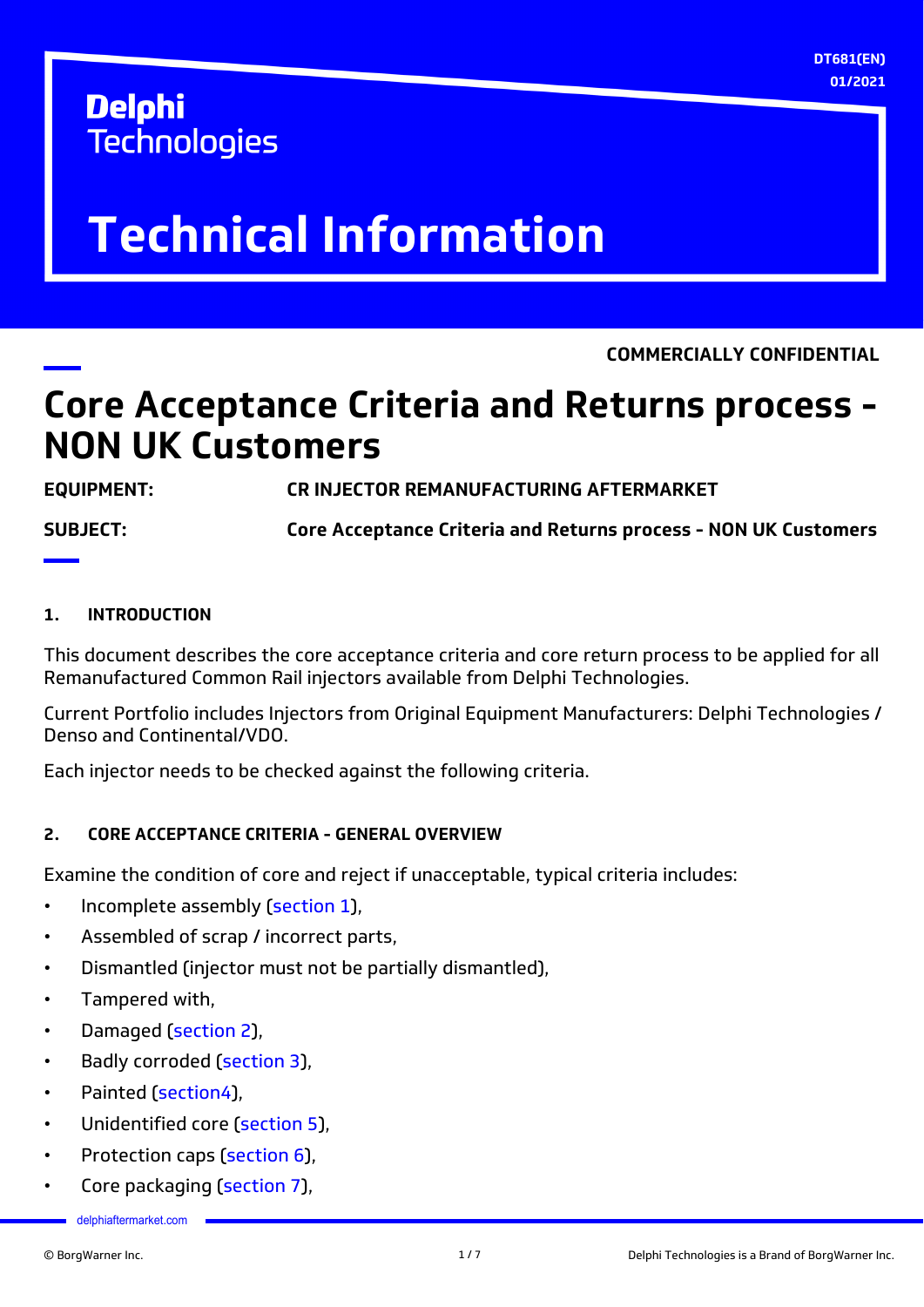<span id="page-1-0"></span>Core logistics [\(section 8](#page-5-0))

Core exhibiting any of the issues describe above needs to be scrapped.

It will not be accepted for core surcharge credit by Delphi Technologies.

## **2.1 Incomplete injector**

The injector must be complete and assembled (not dismantled).

Incomplete core needs to be scrapped.



## **2.2 Damaged core**

Injector bodies with heavy scrapes and gouges or with thread damage are not acceptable.



## **Not Acceptable**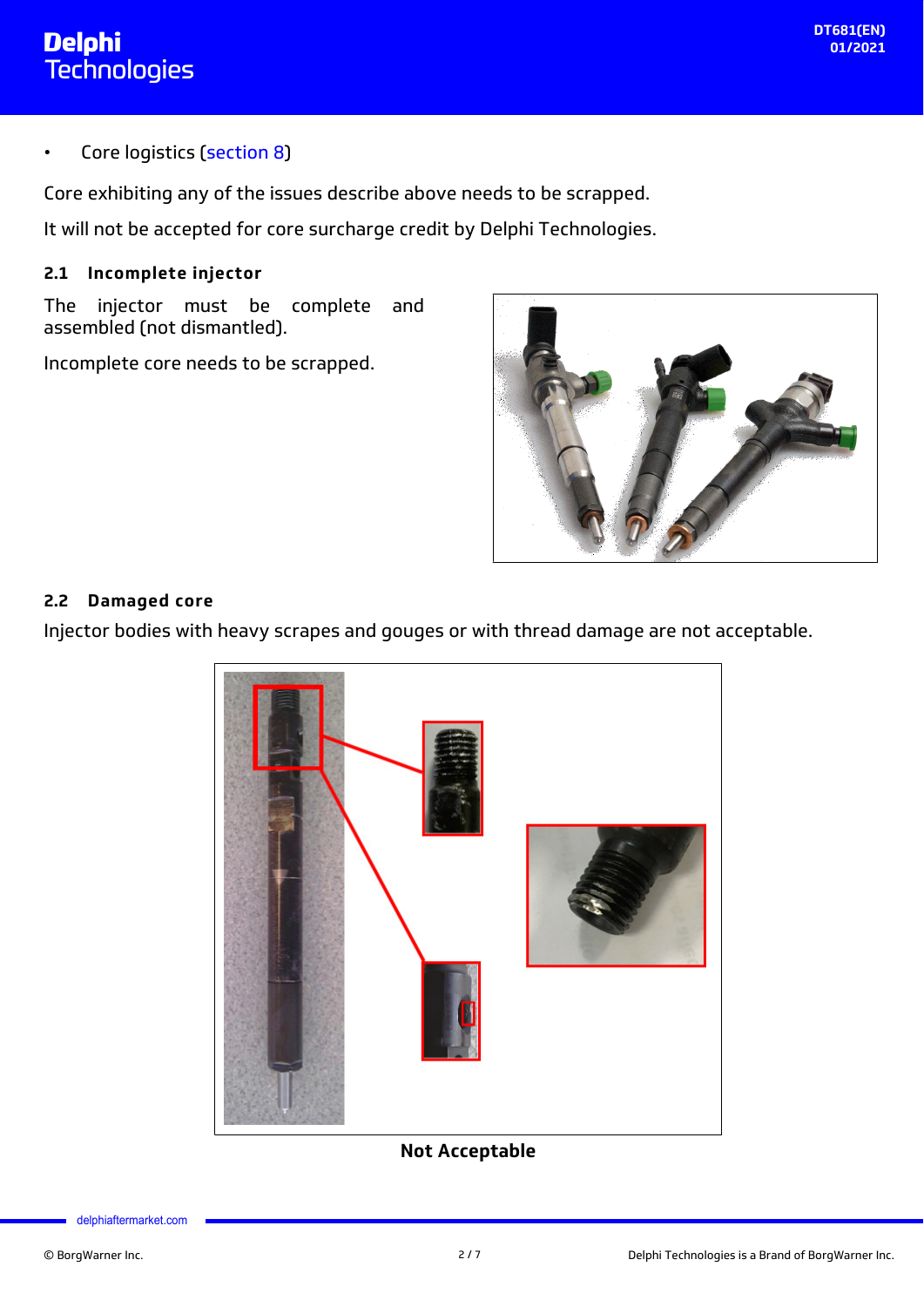

Core with light tooling marks is acceptable.



**Acceptable**

For Delphi Technologies CR Injectors Electrical connectors must not be damaged, bent or corroded.



**Acceptable / Not Acceptable**

For Denso and Continental / VDO CR Injector<br>Damaged electrical connectors are Damaged electrical connectors are acceptable.



**Acceptable**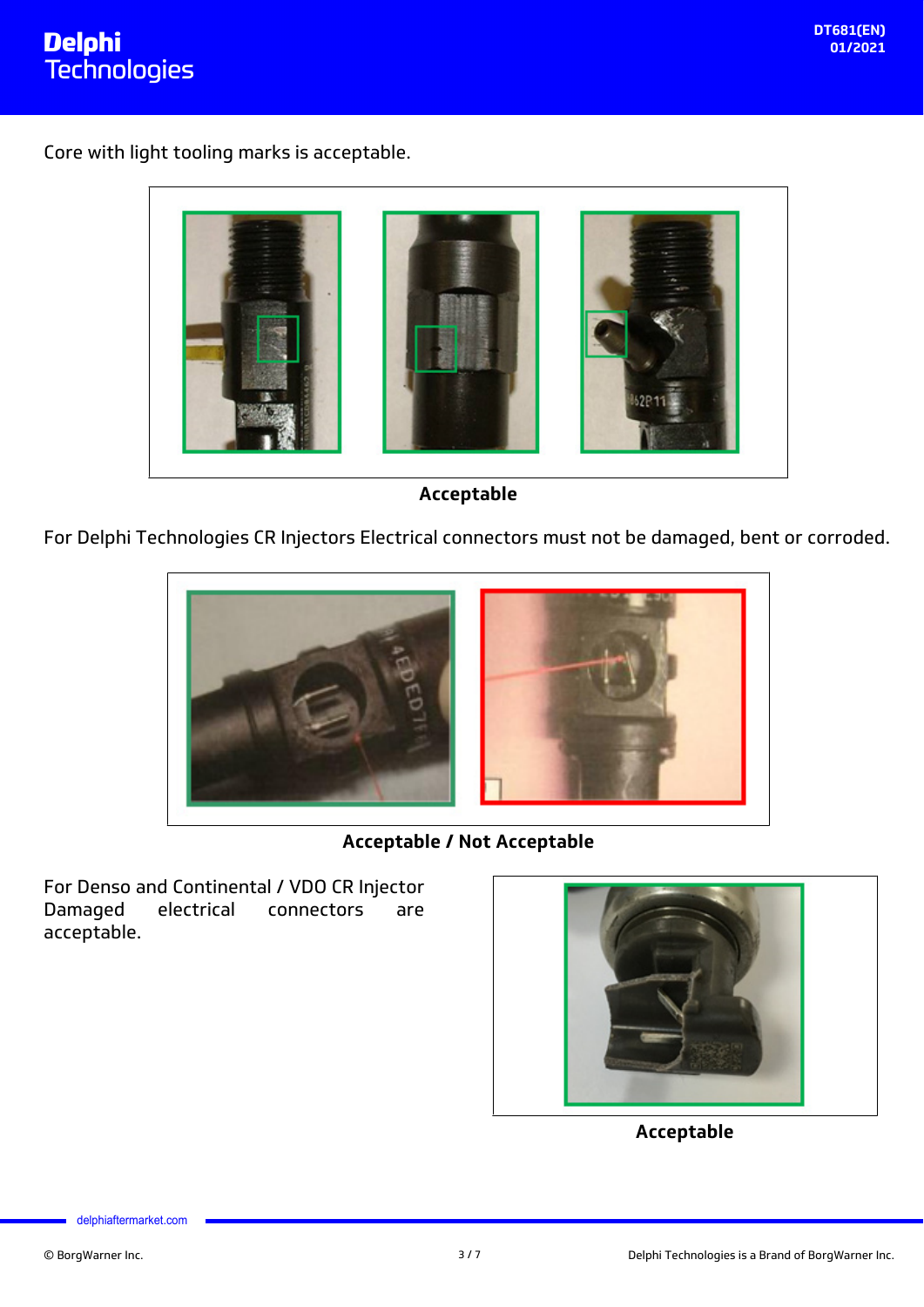# <span id="page-3-0"></span><mark>Delphi</mark><br>Technologies

## **2.3 Corroded core**

Injectors exhibiting heavy corrosion on the body or any corrosion inside are not acceptable.

## **2.3.1 HP Inlet**



**Not Acceptable**

## **2.3.2 Backleak connection**





## **Acceptable / Not Acceptable**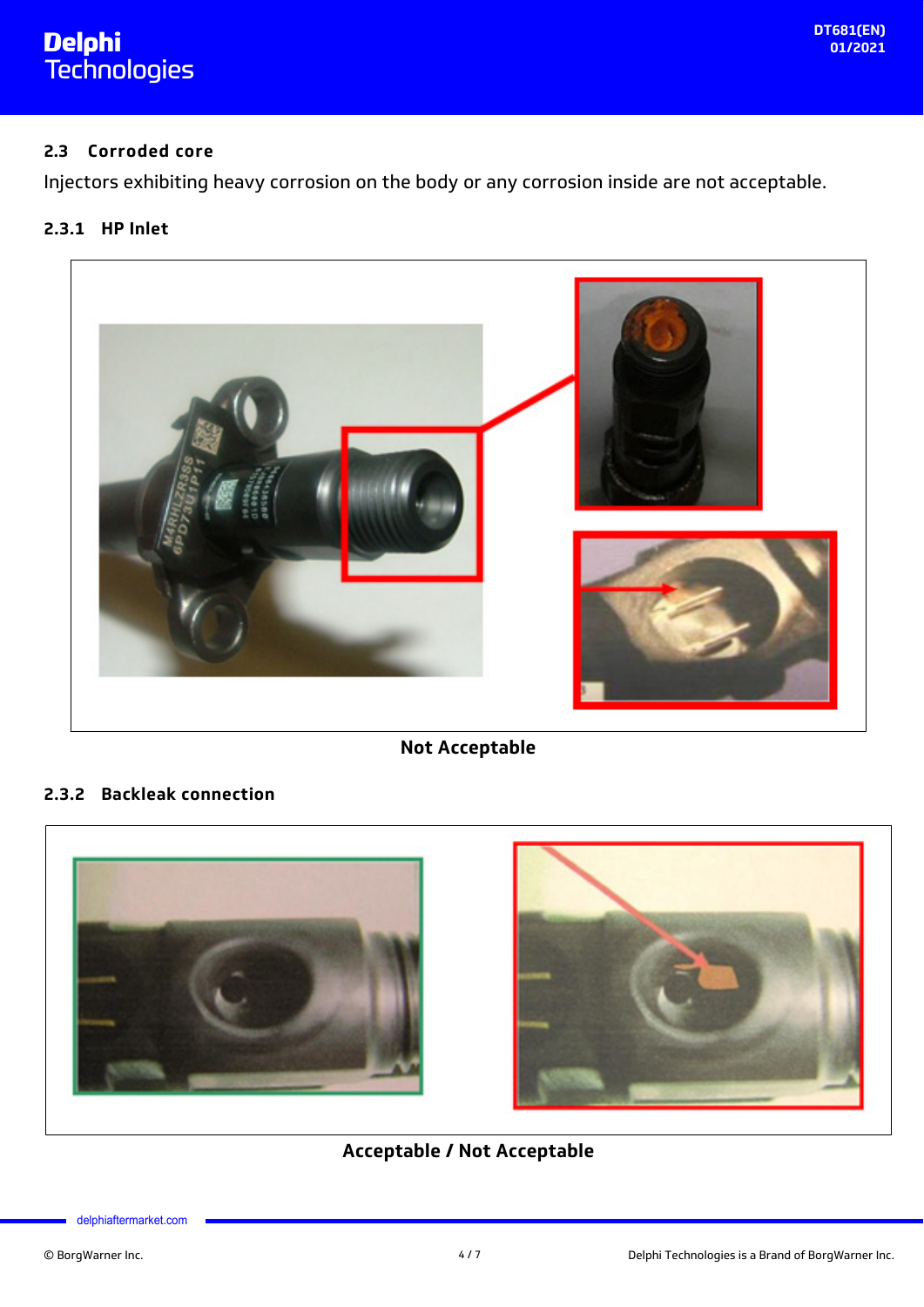## <span id="page-4-0"></span>**Delphi Technologies**

### **2.3.3 Body**



**Not Acceptable**

## **2.3.4 Corroded core needs to be scrapped**

## **2.4 Painted / Hard marked / cosmetically treated core**

Core must not be painted or hard marked such as hard stamped, hand or laser etched.

- Cosmetically treated or painted core needs to be excluded.
- Hard marked core needs to be excluded.
- Slight printing traces might be acceptable.



**Not Acceptable**

## **2.5 Unidentified Core**

- Cores with no labels / identification are not acceptable.
- Damaged labels with visible part number are acceptable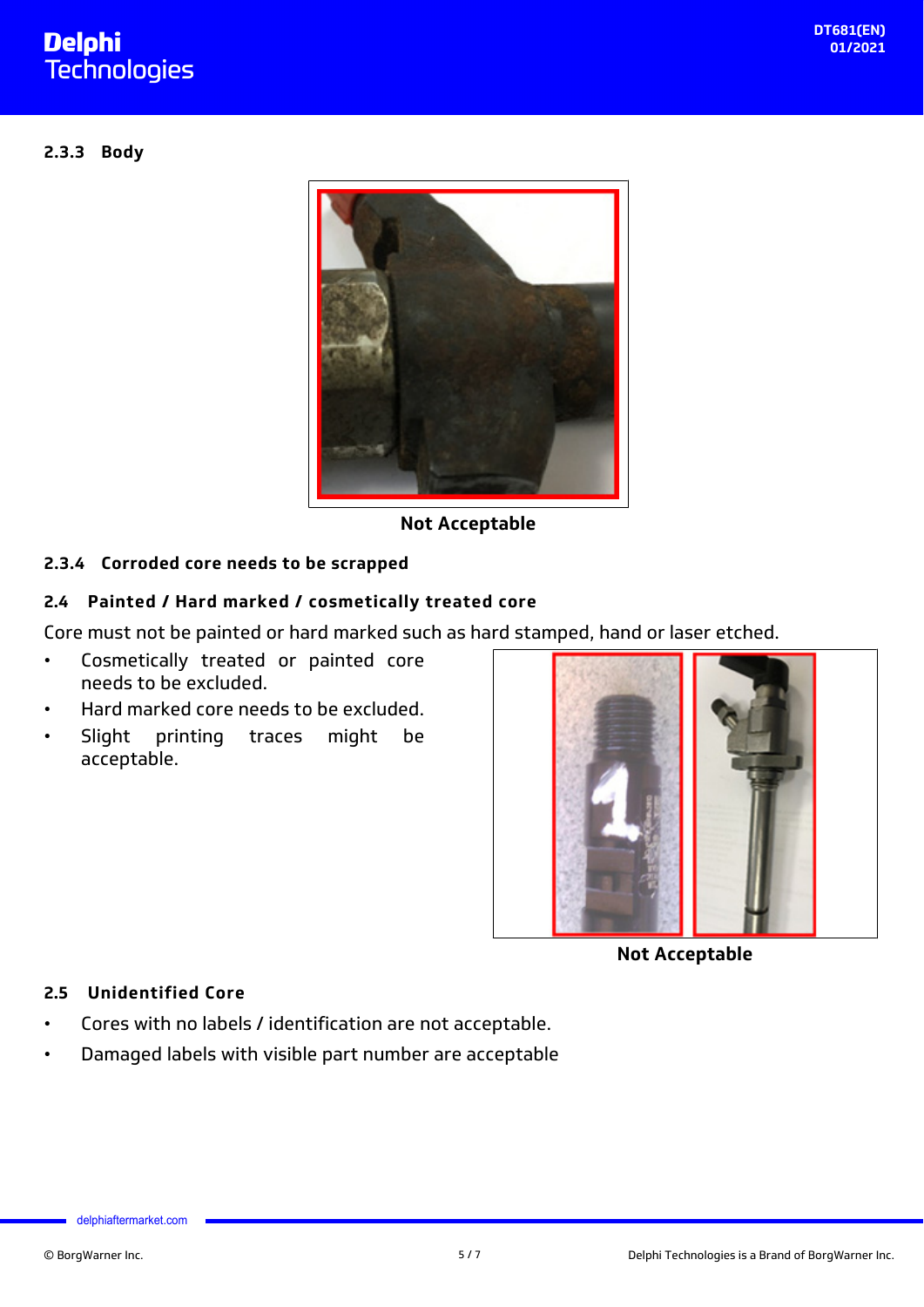<span id="page-5-0"></span>



**Acceptable / Not Acceptable**

#### **2.6 Protection caps**

- HP Inlet It is mandatory to have a protection cap on the HP cone.
- Backleak circuit It is highly recommended to use a protection cap on the backleak connection, if applicable.

Failure rate of the cores might increase during the reman process due to absence of caps.

Caps can be re-used from new injectors to equip returned core.



**Acceptable**

## **2.7 Core packaging**

All returned core should be packed in a suitable way to avoid damage during shipment to Delphi. The typical precautions which need to be observed are:

- Injectors should have protective caps on to avoid damage to the thread and to avoid any contamination.
- Injectors should be boxed / bagged to avoid any external damage during transit.
- Injectors should be tagged with relevant customer identification numbers for traceability.

#### **2.8 Core Logistics**

It is the responsibility of all customers to cover the associated costs of all core return.

#### **2.8.1 Core Return Form**

Please use the DTFX106A(EN) core returns note while sending back the core to Delphi. The form is available on Direct Evolution and from your customer services contact.

#### **2.8.2 Core Return period**

Core return period is strictly 12 months after purchase.